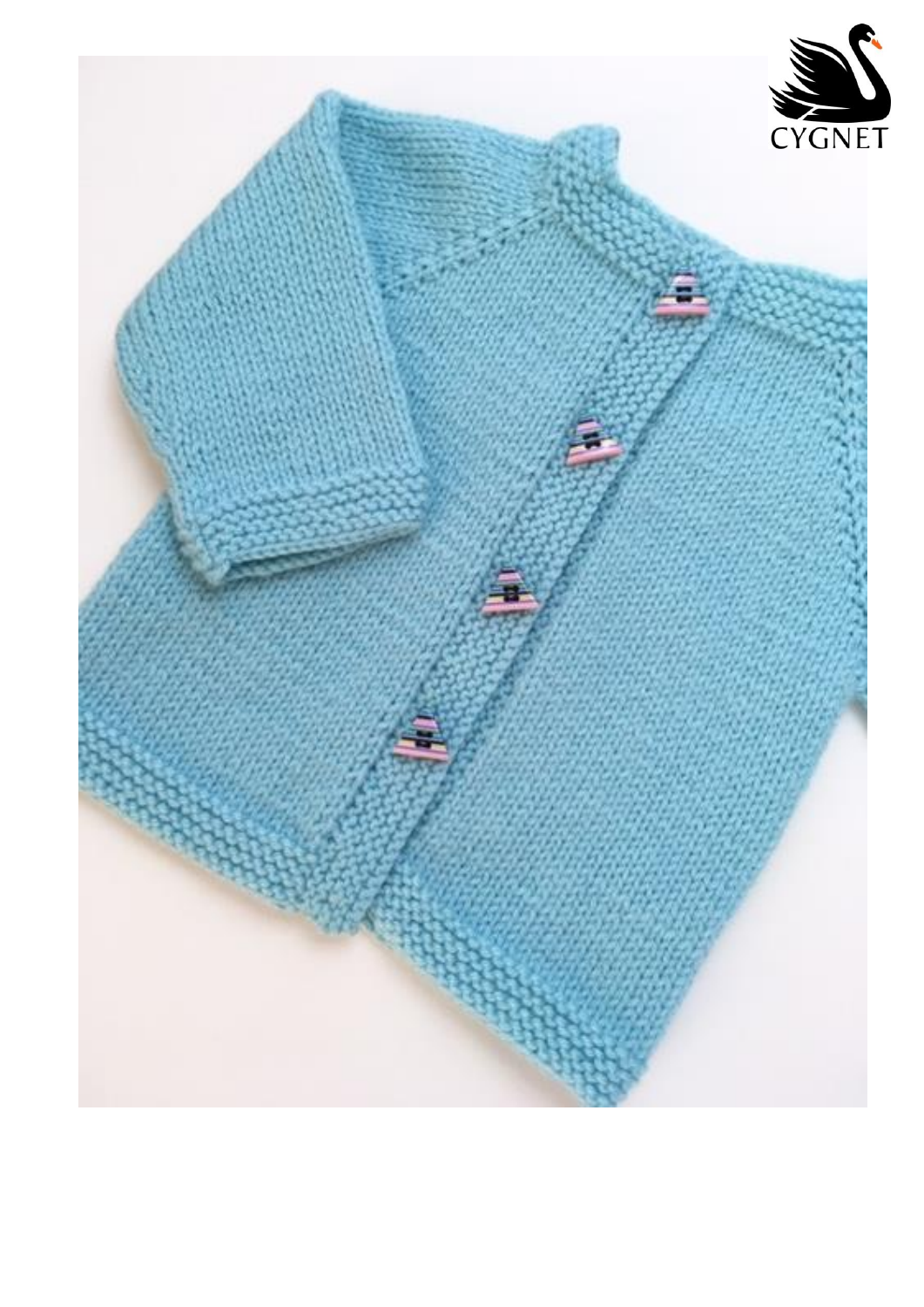## CY1263 PURE BABY Peppermint Pure Cardi

| <b>Measurements</b>                                                                                                                                                          |      |                                       |                 |                                                                      |                 |  |  |  |  |
|------------------------------------------------------------------------------------------------------------------------------------------------------------------------------|------|---------------------------------------|-----------------|----------------------------------------------------------------------|-----------------|--|--|--|--|
| Age                                                                                                                                                                          |      | $0 - 6$                               | 6-12 months     | 12-24 months                                                         | 24-36 months    |  |  |  |  |
| To fit chest                                                                                                                                                                 | (in) | 16                                    | 18              | 20                                                                   | 23              |  |  |  |  |
|                                                                                                                                                                              | (cm) | 40.5                                  | 43              | 45.5                                                                 | 48              |  |  |  |  |
| <b>Actual chest</b>                                                                                                                                                          | (in) | 20                                    | 22              | 24                                                                   | 27              |  |  |  |  |
| measurement                                                                                                                                                                  | (cm) | 51                                    | 56              | 61                                                                   | 69              |  |  |  |  |
| <b>Back neck to hem</b>                                                                                                                                                      | (in) | $10\%$                                | $11\frac{1}{2}$ | $12\frac{1}{2}$                                                      | $13\frac{1}{2}$ |  |  |  |  |
|                                                                                                                                                                              | (cm) | 26.5                                  | 29              | 32                                                                   | 34              |  |  |  |  |
| <b>Materials</b>                                                                                                                                                             |      |                                       |                 |                                                                      |                 |  |  |  |  |
| <b>Pure Baby DK</b>                                                                                                                                                          | 100g | $\mathbf{1}$                          | $\mathbf{1}$    | $\overline{2}$                                                       | $\overline{2}$  |  |  |  |  |
| Shade Peppermint 878                                                                                                                                                         |      |                                       |                 |                                                                      |                 |  |  |  |  |
|                                                                                                                                                                              |      |                                       |                 |                                                                      |                 |  |  |  |  |
| <b>Needles</b>                                                                                                                                                               |      | <b>Buttons</b>                        |                 | <b>Tension</b>                                                       |                 |  |  |  |  |
| 4mm circular needle (UK 8 - US 6)<br>4mm double pointed needles                                                                                                              |      | 4/5 small buttons<br>4 stitch markers |                 | 20 stitches and 30 rows to 10cm<br>(4in) over stocking stitch on 4mm |                 |  |  |  |  |
| (optional)                                                                                                                                                                   |      | 2 stitch holders                      |                 | needles                                                              |                 |  |  |  |  |
| IT IS ESSENTIAL TO WORK TO THE STATED TENSION TO ENSURE THE CORRECT SIZING. If you tension square has less<br>stitches, use a thinner needle, if more, use a thicker needle. |      |                                       |                 |                                                                      |                 |  |  |  |  |
|                                                                                                                                                                              |      |                                       |                 |                                                                      |                 |  |  |  |  |
|                                                                                                                                                                              |      |                                       |                 |                                                                      |                 |  |  |  |  |
|                                                                                                                                                                              |      |                                       |                 |                                                                      |                 |  |  |  |  |
|                                                                                                                                                                              |      |                                       |                 |                                                                      |                 |  |  |  |  |
| <b>Abbreviations</b>                                                                                                                                                         |      |                                       |                 |                                                                      |                 |  |  |  |  |

| ĸ     | knit                    | kfb             | Knit front and<br>back of loop | sm          | slip marker     | dec    | decrease                                                                |
|-------|-------------------------|-----------------|--------------------------------|-------------|-----------------|--------|-------------------------------------------------------------------------|
| k2tog | purl<br>knit 2 together | st<br><b>RS</b> | stitches<br>right side         | stst<br>Ssk | stocking stitch | ins/cm | inches/centimetres<br>slip, slip, knit through back of slipped stitches |

## **BODY**

Cast on 50[56:62:70]sts Knit 7 rows Next row: k8[9:10:11]sts for front, pm, k7[8:9:10] for sleeve, pm, k20[22:24:28] for back, pm,

k7[8:9:10] for sleeve, pm, k8[9:10:11] for front. **Row 1:** \*knit to 1 st before marker, kfb, sm, kfb; rep from \* 3 times, k to end **Row 2:** \*purl to end

Repeat last 2 rows 12[12:13:14] times until there are 154[160:174:190]sts

**Next row:** knit to 1st marker, slip 33[34:37:40] stitches onto stitch holder, knit to next marker slip